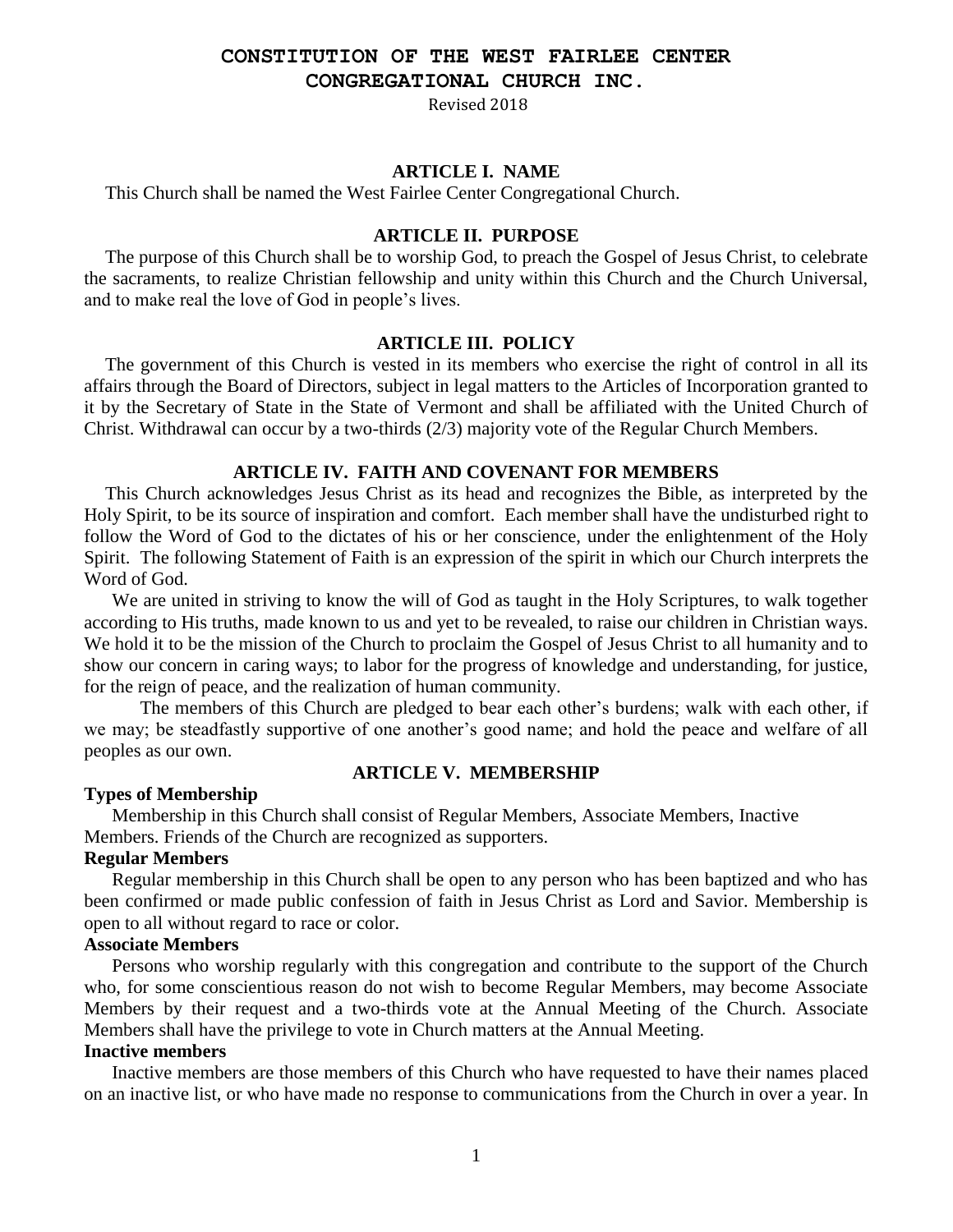## **CONSTITUTION OF THE WEST FAIRLEE CENTER CONGREGATIONAL CHURCH INC.**

#### Revised 2018

such cases, the Moderator may direct the Clerk to remove their names from the Church Roster of Members or re-assign them as Friends of the Church.

### **Friends of the Church**

Friends of the Church are those who have an interest in the Church, but do not wish to participate in religious functions of the Church. Such list will be maintained by the Clerk as part of the Membership family.

## **Termination of Membership**

If a member requests in writing to resign as a Member, the Clerk shall prepare a letter of acknowledgement to that person and remove their name from the Church Membership List.

If a member disregards their covenant vows, the Church Board of Directors may terminate their membership by a two-thirds vote at a duly warned Annual or Special Meeting.

## **ARTICLE VI. BOARD OF DIRECTORS**

## **Quorum for Board of Director's Meetings**

A quorum shall consist of four (4) Board members.

## **Voting**

Voting by the Board of Directors for its meetings may be done by electronic methods. The Clerk shall record the votes and record minutes of such meetings. Any questions of meeting procedure shall be subject to Robert's Rules of Order as invoked by the Moderator.

## **Board of Director's Structure**

The Board of Directors shall consist of the five officers, three of which must be Regular members as follows: Moderator, Assistant Moderator, Clerk, Outreach Coordinator, Treasurer. The officers shall be elected at the Annual Meeting for a five (5) year term.

## **Moderator**

The Moderator shall preside at the Church Annual and Special meetings, and any periodic Board of Directors meetings held throughout the fiscal year. If the Moderator is unable to chair such meetings, the Assistant Moderator shall preside in the Moderator's place.

## **Assistant Moderator**

The Assistant Moderator duties are to assist the Moderator as needed in all functions of the Moderator's responsibilities.

## **Clerk**

The Clerk shall keep and publish to the Board of Directors a complete record of the transactions of the Church Annual and Special meetings as well as publish complete minutes of the Board of Directors meetings.

The Clerk will also keep a record of names and addresses of all members with date of admission and dismission or death. A record of baptisms and weddings and shall report the same at the Annual Meeting. The Clerk shall deliver to their successor all records, meeting minutes, books, or other documents of the office upon leaving the position of Clerk.

The Clerk shall act as Treasurer if the Treasurer is unable to perform the duties of Treasurer.

## **Treasurer**

The Treasurer shall receive and disburse all monies of the Church as directed by the Board of Directors. All instruments of deposit and disbursement (checks, transfer of funds from one account to another) shall be done only by the Treasurer. Transfer of any funds from the Trust or CD shall require two (2) signatures; (Moderator and Treasurer) and approval of the Board of Directors as to the amount and reason. Should the Treasurer be unable to perform the duties, the Moderator shall designate the Clerk to act in the Treasure's place until such time as the Treasurer is replaced.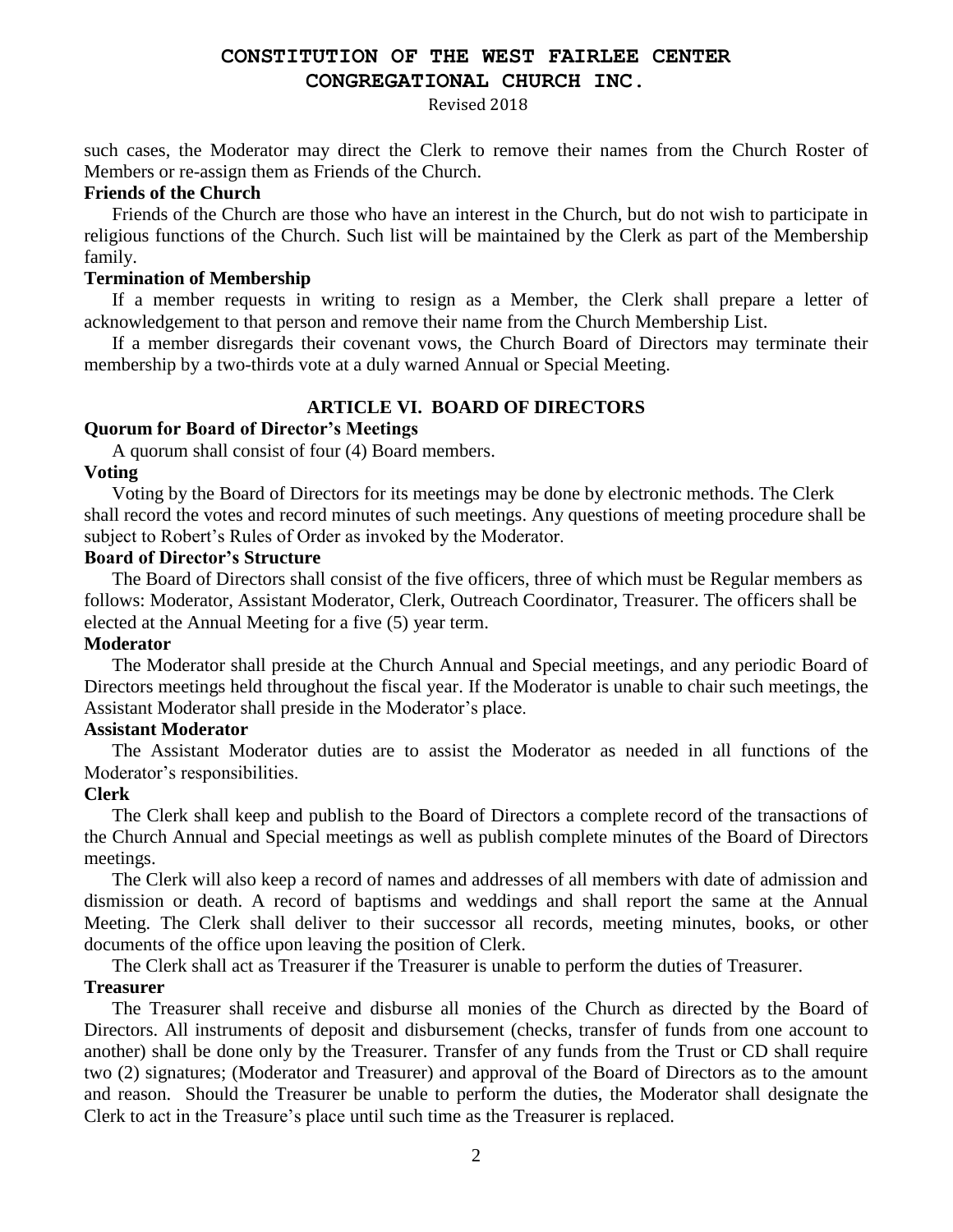## **CONSTITUTION OF THE WEST FAIRLEE CENTER CONGREGATIONAL CHURCH INC.**

#### Revised 2018

The Treasurer shall keep an accurate account of all transactions and make an annual report in detail of all receipts and expenditures for all accounts properly audited, and deliver to their successor all papers, accounts, books, and funds of the office upon leaving the position of Treasurer.

## **Outreach Coordinator**

The Outreach Coordinator shall be elected at the Annual Meeting for a term of five (5) years and shall initiate and maintain the Church Website, post all notices as directed by the Board of Directors to the West Fairlee List Server, and contact Members and Friends annually to keep them informed of the Church's activities.

### **Vacancies**

Any vacancies in the offices named in this article shall be filled by a majority vote of the Board of Directors until the Church shall fill the vacancy at their next Annual Meeting.

### **ARTICLE VII. SEXTON**

The Board of Directors shall appoint a Sexton whose duties include opening of the Church for Church sponsored events, general tidiness and cleaning for such events, periodic check of the premises, and ensure lighting of the Church during the Thanksgiving and Christmas seasons. The Sexton shall be remunerated by the Treasurer upon direction of the Board of Directors in accordance with an agreement between the Church and Sexton for services rendered.

## **ARTICLE VIII. FINANCIAL AUDITORS**

### **Auditors**

Upon request of the Board of Directors, auditors may be selected at the Annual Meeting to examine the records of the Clerk and Treasurer, and to report their findings to the Board of Directors.

## **ARTICLE IX. SERVICES AND MEETINGS**

#### **Religious Services**

Services of worship shall be held during the summers and as scheduled by the Board of Directors for Sunday Services or other appropriate Religious Activities. Leadership for each Christian service will be approved by the Board of Directors prior to the Service. Other services for worship, inspiration, prayer, and study may be held as determined by the Board of Directors.

## **Church Annual Meeting**

The Annual Meeting of the voting members (Regular and Associate) of the corporation shall be held between the  $15<sup>th</sup>$  of May and the  $30<sup>th</sup>$  of June. The Clerk or Moderator shall prepare written warnings as directed by the Board of Directors as to time and date and send such warnings with a Meeting agenda to Regular and Associate members at least ten (10) days prior to the meeting. Additionally, warning of the Meeting shall be posted on the Church Website and on the West Fairlee List Server.

At the Meeting, the Treasurer, Clerk, and Outreach Coordinator shall present written reports of the Church activities for the past year. Officers of the Board of Directors shall be elected as terms require, and such other business transacted as may be specified in the agenda for the meeting.

## **Special Meetings**

Special Meetings shall be warned by the Clerk, in consultation with the Board of Directors upon receipt of a written request by five members, either Regular or Associate. The Clerk shall prepare written warnings as directed by the Board of Directors as to time and date and send such warnings to Regular and Associate members at least ten (10) days prior to the meeting. Additionally, warning of the meeting shall be posted on the Church Website.